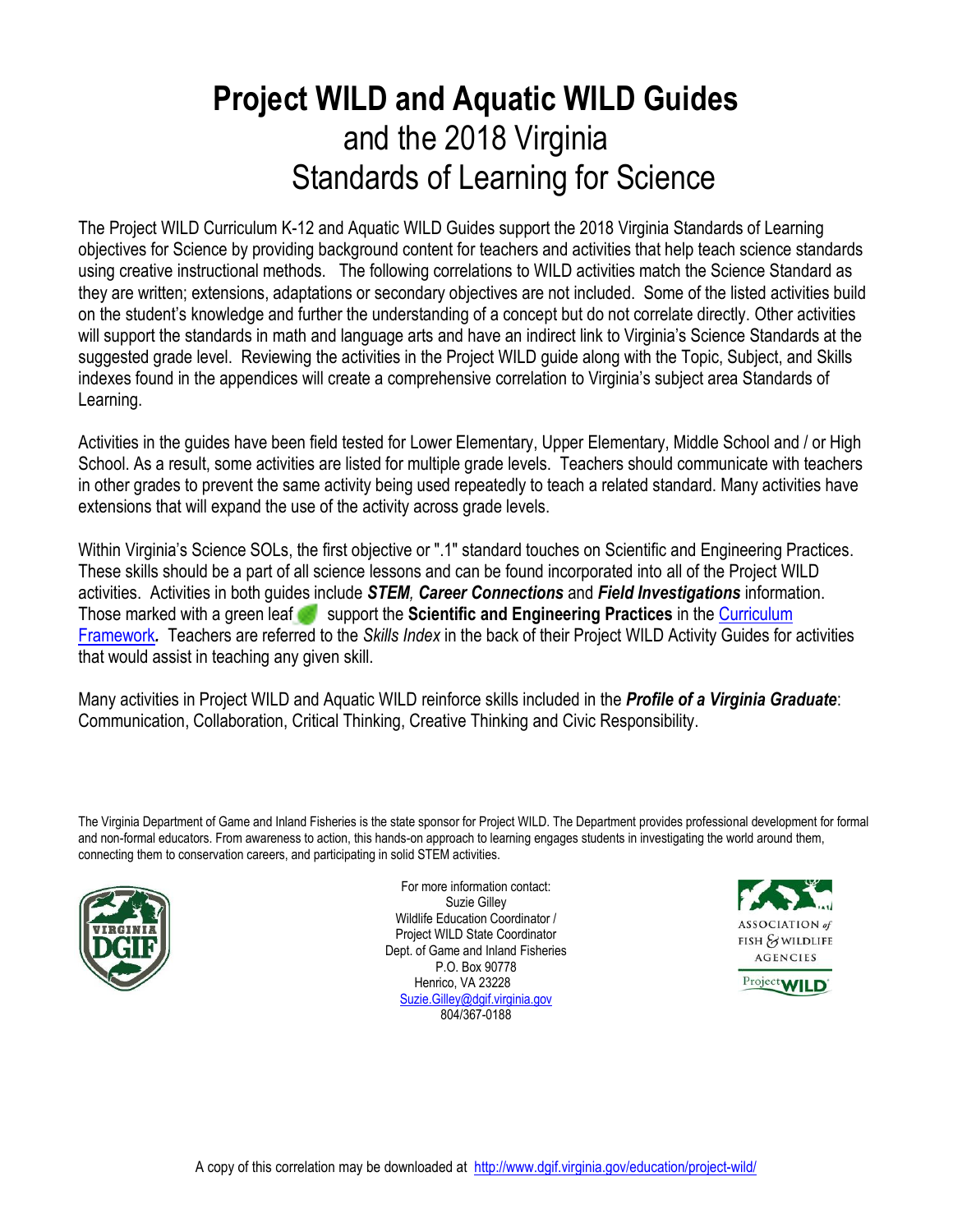## **Project WILD and Aquatic WILD CORRELATION TO VIRGINIA'S SCIENCE STANDARDS OF LEARNING**

|      | Kindergarten                                                                                                                                                                                                                                                                                                                                                                                     | <b>Project WILD K-12 Guide</b>                                                                                            | <b>Aquatic WILD Guide</b>                          |
|------|--------------------------------------------------------------------------------------------------------------------------------------------------------------------------------------------------------------------------------------------------------------------------------------------------------------------------------------------------------------------------------------------------|---------------------------------------------------------------------------------------------------------------------------|----------------------------------------------------|
| K.6  | The student will investigate and understand that there are differences<br>between living organisms and nonliving objects. Key ideas include<br>all things can be classified as living or nonliving; and<br>a)<br>living organisms have certain characteristics that distinguish them<br>b)<br>from nonliving objects.                                                                            | My Kingdom for a<br><b>Shelter</b><br>Insect Inspection<br>$\bullet$<br>Ants on a Twig                                    |                                                    |
| K.7  | The student will investigate and understand that plants and animals have<br>basic needs and life processes. Key ideas include<br>living things need adequate food, water, shelter, air, and space to<br>a)<br>survive;<br>b)<br>plants and animals have life cycles; and<br>offspring of plants and animals are similar but not identical to their<br>$\mathbf{c}$<br>parents or to one another. | My Kingdom for a<br>$\bullet$<br><b>Shelter</b><br><b>What's That Habitat</b><br>Ants on a Twig<br>$\bullet$<br>Seed Need | Are You Me?<br>$\bullet$<br>Water Safari           |
| K.9  | The student will investigate and understand that there are patterns in<br>nature. Key patterns include<br>daily weather;<br>a)<br>seasonal changes; and<br>b)<br>day and night.<br>C)                                                                                                                                                                                                            | Seed Need<br>$\bullet$                                                                                                    | Are You Me?<br>$\bullet$<br><b>Water Plant Art</b> |
| K.10 | The student will investigate and understand that change occurs over time.<br>Key ideas include<br>natural and human-made things change over time;<br>a)<br>living and nonliving things change over time;<br>b)<br>changes can be observed and measured; and<br>C)<br>changes may be fast or slow.<br>d)                                                                                          | Color Crazy<br>$\bullet$<br>What's That Habitat?<br>$\bullet$                                                             | Aqua Words<br>$\bullet$<br>Are You Me?             |
| K.11 | The student will investigate and understand that humans use resources.<br>Key ideas include<br>some materials and objects can be used over and over again;<br>a)<br>materials can be recycled; and<br>b)<br>choices we make impact the air, water, land and living things.<br>C)                                                                                                                 | What You Wear is<br>What They Were                                                                                        |                                                    |

|     | <b>First Grade</b>                                                                                                                                                                                                                                                                                                                                                                                    | <b>Project WILD K-12 Guide</b>                                                                                                             | <b>Aquatic WILD Guide</b> |
|-----|-------------------------------------------------------------------------------------------------------------------------------------------------------------------------------------------------------------------------------------------------------------------------------------------------------------------------------------------------------------------------------------------------------|--------------------------------------------------------------------------------------------------------------------------------------------|---------------------------|
| 1.4 | The student will investigate and understand that plants have basic life<br>needs and functional parts that allow them to survive. Key ideas include<br>plants need nutrients, air, water, light, and a place to grow;<br>a)<br>structures of plants perform specific functions; and<br>b)<br>plants can be classified based on a variety of characteristics.<br>C)                                    | Busy Bees, Busy<br>$\bullet$<br><b>Blooms</b><br>Seed Need<br>$\bullet$                                                                    | Water Plant Art           |
| 1.5 | The student will investigate and understand that animals, including<br>humans, have basic life needs that allow them to survive. Key ideas<br>include<br>animals need air, food, water, shelter, and space (habitat);<br>a)<br>animals have different physical characteristics that perform specific<br>b)<br>functions; and<br>animals can be classified based on a variety of characteristics<br>C) | Color Crazy<br>$\bullet$<br>My Kingdom for a<br>$\bullet$<br>Shelter<br>Insect Inspection<br>$\bullet$<br>What's That Habitat<br>$\bullet$ | <b>Fashion A Fish</b>     |
| 1.7 | The student will investigate and understand that there are weather and<br>seasonal changes. Key ideas include<br>changes in temperature, light, and precipitation occur over time;<br>a)<br>there are relationships between daily weather and the season; and<br>b)<br>changes in temperature, light, and precipitation affect plants and<br>C)<br>animals, including humans.                         | What You Wear is<br>$\bullet$<br>What They Were                                                                                            |                           |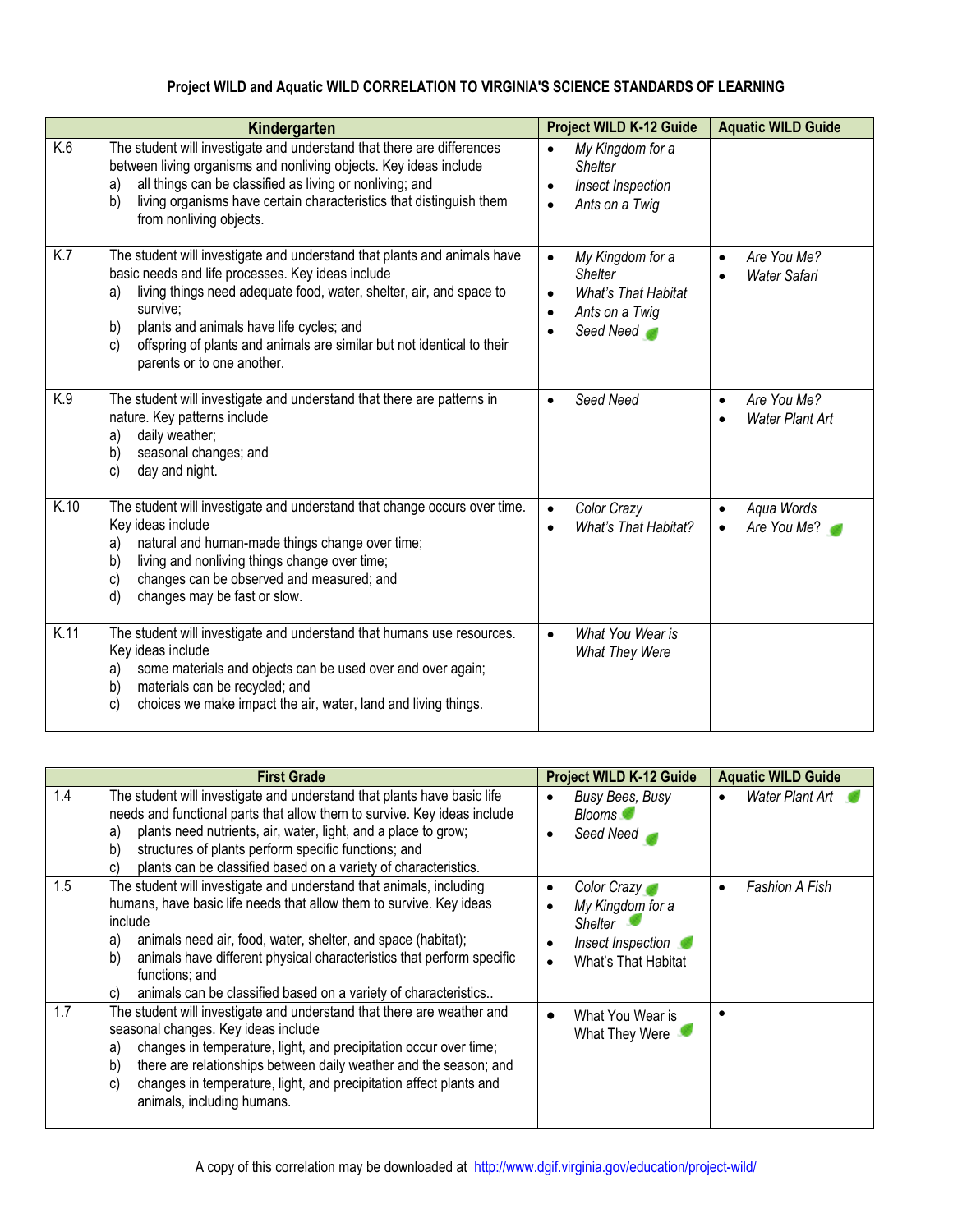| 1.8 | The student will investigate and understand that natural resources can be<br>used responsibly. Key ideas include | What You Wear is<br>What They Were |
|-----|------------------------------------------------------------------------------------------------------------------|------------------------------------|
|     | most natural resources are limited;<br>а.                                                                        |                                    |
|     | human actions can affect the availability of natural resources; and<br>b.                                        |                                    |
|     | reducing, reusing, and recycling are ways to conserve natural<br>C.                                              |                                    |
|     | resources.                                                                                                       |                                    |

|     | <b>Second Grade</b>                                                                                                                                                                                                                                                                                                                                                  | <b>Project WILD K-12 Guide</b>                                                                                             | <b>Aquatic WILD Guide</b>           |
|-----|----------------------------------------------------------------------------------------------------------------------------------------------------------------------------------------------------------------------------------------------------------------------------------------------------------------------------------------------------------------------|----------------------------------------------------------------------------------------------------------------------------|-------------------------------------|
| 2.4 | The student will investigate and understand that plants and animals<br>undergo a series of orderly changes as they grow and develop. Key ideas<br>include<br>animals have life cycles; and<br>a.<br>plants have life cycles.<br>b.                                                                                                                                   | Limiting Factors: How<br>$\bullet$<br>Many Bears?<br>(Procedure II)<br>Surprise Terrarium<br>٠                             | Are You Me?                         |
| 2.5 | The student will investigate and understand that living things are part of a<br>system. Key ideas include<br>plants and animals are interdependent with their living and nonliving<br>a)<br>surroundings;<br>an animal's habitat provides all of its basic needs; and<br>b)<br>habitats change over time due to many influences.<br>C)                               | My Kingdom for a<br>$\bullet$<br>Shelter <b>of</b><br>Busy Bees, Busy<br>$\bullet$<br><b>Blooms</b><br>What's That Habitat | <b>Water Safari</b>                 |
| 2.7 | The student will investigate and understand that weather patterns and<br>seasonal changes affect plants, animals, and their surroundings. Key<br>ideas include<br>weather and seasonal changes affect the growth and behavior of<br>a)<br>living things;<br>wind and weather can change the land; and<br>b)<br>changes can happen quickly or slowly over time.<br>C) | <b>What Bear Goes</b><br>$\bullet$<br>Where                                                                                | Silt: A Dirty Word                  |
| 2.8 | The student will investigate and understand that plants are important<br>natural resources. Key ideas include<br>the availability of plant products affects the development of a<br>a.<br>geographic area;<br>plants provide oxygen, homes, and food for many animals; and<br>b.<br>plants can help reduce the impact of wind and water.<br>C.                       | My Kingdom for a<br>$\bullet$<br>Shelter 1                                                                                 | <b>Water Plant Art</b><br>$\bullet$ |

|     | <b>Third Grade</b>                                                                                                                                                                                                                                                                                                                                                                              | <b>Project WILD K-12 Guide</b>                                                                  | <b>Aquatic WILD Guide</b>                                                                                            |
|-----|-------------------------------------------------------------------------------------------------------------------------------------------------------------------------------------------------------------------------------------------------------------------------------------------------------------------------------------------------------------------------------------------------|-------------------------------------------------------------------------------------------------|----------------------------------------------------------------------------------------------------------------------|
| 3.4 | The student will investigate and understand that adaptations allow<br>organisms to satisfy life needs and respond to the environment. Key ideas<br>include<br>populations may adapt over time;<br>a)<br>adaptations may be behavioral or physical; and<br>b)<br>fossils provide evidence about the types of organisms that lived<br>C)<br>long ago as well as the nature of their environments. | Adaptation Artistry<br>$\bullet$<br><b>Tracks</b><br>$\bullet$                                  | Designing a Habitat<br><b>Marsh Munchers</b><br>$\bullet$<br><b>Fashion A Fish</b><br>Sockeye Scents<br>Gone Fishing |
| 3.5 | The student will investigate and understand that aquatic and terrestrial<br>ecosystems support a diversity of organisms. Key ideas include<br>ecosystems are made of living and nonliving components of the<br>a)<br>environment; and<br>relationships exist among organisms in an ecosystem.<br>b)                                                                                             | Thicket Game<br>$\bullet$<br>Owl Pellets<br><b>Quick Frozen Critters</b><br><b>Which Niche?</b> | Marsh Munchers<br>$\bullet$<br>Fishy Who's Who<br>Edge of Home                                                       |
| 3.6 | The student will investigate and understand that soil is important in<br>ecosystems. Key ideas include<br>soil, with its different components, is important to organisms; and<br>a)<br>soil provides support and nutrients necessary for plant growth.<br>b)                                                                                                                                    |                                                                                                 | Silt a Dirty Word                                                                                                    |
| 3.7 | The student will investigate and understand that there is a water cycle<br>and water is important to life on Earth. Key ideas include<br>there are many reservoirs of water on Earth;<br>a.<br>the energy from the sun drives the water cycle; and<br>b.<br>the water cycle involves specific processes.<br>C.                                                                                  |                                                                                                 | Aqua Words<br>$\bullet$<br>Got Water?<br>Water Wings<br>$\bullet$<br>Alice in Waterland                              |
| 3.8 | The student will investigate and understand that natural events and<br>humans influence ecosystems. Key ideas include<br>human activity affects the quality of air, water, and habitats;<br>a)<br>water is limited and needs to be conserved;<br>b)                                                                                                                                             | Environmental<br>$\bullet$<br>Barometer<br><b>Habitat Circles</b><br>٠<br>Urban Nature Search   | Silt is a Dirty Word<br>$\bullet$<br>Water Works                                                                     |

A copy of this correlation may be downloaded at http://www.dgif.virginia.gov/education/project-wild/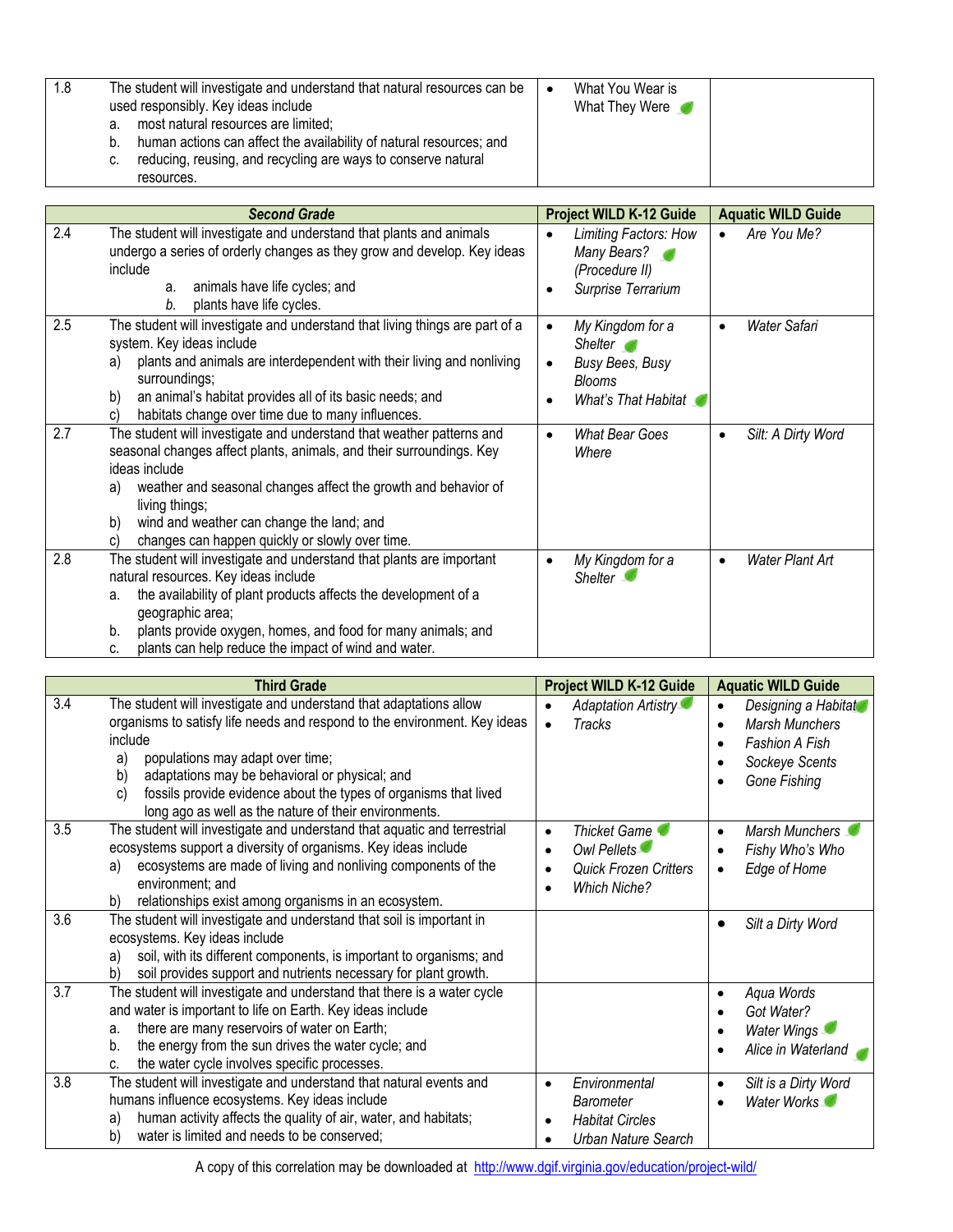| tire<br>flood<br>∵ano.<br>and erosion affect $\cdot$<br>disease.<br>ਾ ecosvstems. |  |
|-----------------------------------------------------------------------------------|--|
| natural resource and should<br>* be conserved.<br>enil                            |  |

| <b>Fourth Grade</b>                                                                                                                                                                                                                                                                                                                                                                                                                                                                                            | <b>Project WILD K-12 Guide</b>                                                                                                                                  | <b>Aquatic WILD Guide</b>                                                                                                           |
|----------------------------------------------------------------------------------------------------------------------------------------------------------------------------------------------------------------------------------------------------------------------------------------------------------------------------------------------------------------------------------------------------------------------------------------------------------------------------------------------------------------|-----------------------------------------------------------------------------------------------------------------------------------------------------------------|-------------------------------------------------------------------------------------------------------------------------------------|
| 4.2<br>The student will investigate and understand that plants and animals have<br>structures that distinguish them from one another and play vital roles in<br>their ability to survive. Key ideas include<br>the survival of plants and animals depends on photosynthesis;<br>a)<br>plants and animals have different structures and processes for<br>b)<br>obtaining energy; and<br>plants and animals have different structures and processes for<br>C)<br>creating offspring.                             | Trophic Transfer<br>Busy Bees, Busy<br>$\bullet$<br>Blooms <b>C</b><br>Seed Need<br><b>Quick Frozen Critters</b><br><b>Keeping Cool</b>                         | Sockeye Scents<br>$\bullet$<br><b>Turtle Hurdles</b><br>٠                                                                           |
| 4.3<br>The student will investigate and understand that organisms, including<br>humans, interact with one another and with the nonliving components in<br>the ecosystem. Key ideas include<br>interrelationships exist in populations, communities, and ecosystems;<br>a)<br>food webs show the flow of energy within an ecosystem;<br>b)<br>changes in an organism's niche and habitat may occur at various<br>C)<br>stages in its life cycle; and<br>classification can be used to identify organisms.<br>d) | Which Niche?<br>$\bullet$<br><b>Interview A Spider</b><br>$\bullet$<br>Monarch Marathon<br><b>Adaptation Artistry</b><br><b>Keeping Cool</b><br>Career Critters | Edge of Home<br>$\bullet$<br>Designing a Habitat<br>$\bullet$<br>Fashion a Fish<br>$\bullet$<br>Got Water?<br>٠                     |
| 4.8<br>The student will investigate and understand that Virginia has important<br>natural resources. Key resources include<br>watersheds and water;<br>a)<br>plants and animals;<br>b)<br>minerals, rocks, and ores; and<br>C)<br>d)<br>forests, soil, and land.                                                                                                                                                                                                                                               | What's Wild<br>$\bullet$                                                                                                                                        | Fishy Who's Who<br>$\bullet$<br><b>Water Plant Art</b><br>$\bullet$<br><b>Blue Ribbon Niche</b><br>$\bullet$<br>Silt - A Dirty Word |

|     | <b>Fifth Grade</b>                                                                                                                                                                                                                                                                                                                                                                             | <b>Project WILD K-12 Guide</b>                                        | <b>Aquatic WILD Guide</b> |
|-----|------------------------------------------------------------------------------------------------------------------------------------------------------------------------------------------------------------------------------------------------------------------------------------------------------------------------------------------------------------------------------------------------|-----------------------------------------------------------------------|---------------------------|
| 5.2 | The student will investigate and understand that energy can take many<br>forms. Key ideas include<br>energy is the ability to do work or to cause change;<br>a)<br>there are many different forms of energy;<br>b)<br>energy can be transformed; and<br>C)<br>energy is conserved.<br>d)                                                                                                       | Trophic Transfer<br>٠                                                 |                           |
| 5.9 | The student will investigate and understand that the conservation of<br>energy resources is important. Key ideas include<br>some sources of energy are considered renewable and others are<br>a)<br>not:<br>individuals and communities have means of conserving both energy<br>b)<br>and matter; and<br>advances in technology improve the ability to transfer and transform<br>C)<br>energy. | Trophic Transfer<br>Lights Out<br>Sustainability: Then,<br>Now, Later |                           |
|     |                                                                                                                                                                                                                                                                                                                                                                                                |                                                                       |                           |

|     | <b>Sixth Grade</b>                                                                                                                                                                                                                                                                                                                                                                                                                                                                                                      | <b>Project WILD K-12 Guide</b> | <b>Aquatic WILD Guide</b>                                    |
|-----|-------------------------------------------------------------------------------------------------------------------------------------------------------------------------------------------------------------------------------------------------------------------------------------------------------------------------------------------------------------------------------------------------------------------------------------------------------------------------------------------------------------------------|--------------------------------|--------------------------------------------------------------|
| 6.6 | The student will investigate and understand that water has unique<br>physical properties and has a role in the natural and human-made<br>environment. Key ideas include<br>water is referred to as the universal solvent;<br>a)<br>b)<br>water has specific properties;<br>thermal energy has a role in phase changes;<br>C)<br>water has a role in weathering;<br>d)<br>large bodies of water moderate climate; and<br>$\epsilon$<br>water is important for agriculture, power generation, and public<br>t)<br>health. | Raindrops and<br>Ranges        | <b>Water Works</b>                                           |
| 6.8 | The student will investigate and understand that land and water have roles<br>in watershed systems. Key ideas include<br>a watershed is composed of the land that drains into a body of water;<br>a)                                                                                                                                                                                                                                                                                                                    |                                | Watershed<br><b>Water Wings</b><br>٠<br>Watered Down History |

A copy of this correlation may be downloaded at http://www.dgif.virginia.gov/education/project-wild/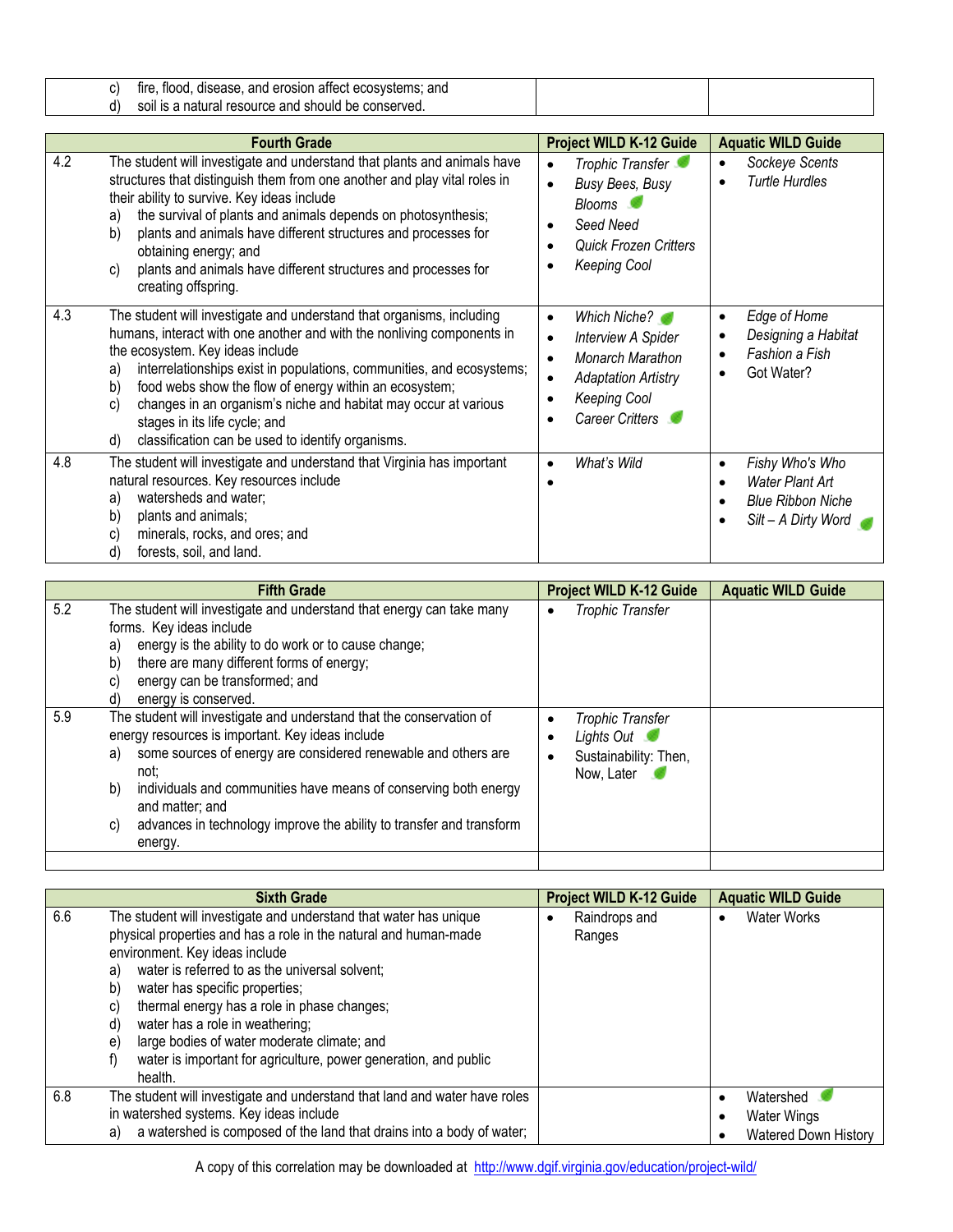| b)<br>C)<br>d)                    | Virginia is composed of multiple watershed systems which have<br>specific features;<br>the Chesapeake Bay is an estuary that has many important<br>functions; and<br>natural processes, human activities, and biotic and abiotic factors<br>influence the health of a watershed system.                                                                                                                                                                                                                                                                                                                                                   |                |                                                                                                                    | $\bullet$           | Net Gain, Net Effect<br>Facts and Falsehoods                                                |
|-----------------------------------|-------------------------------------------------------------------------------------------------------------------------------------------------------------------------------------------------------------------------------------------------------------------------------------------------------------------------------------------------------------------------------------------------------------------------------------------------------------------------------------------------------------------------------------------------------------------------------------------------------------------------------------------|----------------|--------------------------------------------------------------------------------------------------------------------|---------------------|---------------------------------------------------------------------------------------------|
| 6.9<br>a)<br>b)<br>C)<br>d)<br>e) | The student will investigate and understand that humans impact the<br>environment and individuals can influence public policy decisions related<br>to energy and the environment. Key ideas include<br>natural resources are important to protect and maintain;<br>renewable and nonrenewable resources can be managed;<br>major health and safety issues are associated with air and water<br>quality;<br>major health and safety issues are related to different forms of<br>energy;<br>preventive measures can protect land-use and reduce environmental<br>hazards; and<br>there are cost/benefit tradeoffs in conservation policies. | ٠<br>$\bullet$ | Lights Out<br>Wildlife and the<br>Environment:<br>Community Survey<br><b>Bat Blitz</b><br>The Power of<br>Planning | ٠<br>٠<br>$\bullet$ | Alice in Waterland<br>What's In The Air?<br>Urban Waterway<br>Checkup<br><b>Water Works</b> |

|      | <b>Life Science</b>                                                                                                                                                                                                                                                                                                                                                                                                                                                                         | <b>Project WILD K-12 Guide</b>                                                                                                                | <b>Aquatic WILD Guide</b>                          |
|------|---------------------------------------------------------------------------------------------------------------------------------------------------------------------------------------------------------------------------------------------------------------------------------------------------------------------------------------------------------------------------------------------------------------------------------------------------------------------------------------------|-----------------------------------------------------------------------------------------------------------------------------------------------|----------------------------------------------------|
| LS.5 | The student will investigate and understand that biotic and abiotic factors<br>affect an ecosystem. Key ideas include<br>matter moves through ecosystems via the carbon, water, and<br>a)<br>nitrogen cycles;<br>energy flow is represented by food webs and energy pyramids; and<br>b)<br>relationships exist among producers, consumers, and decomposers.<br>c)                                                                                                                           | Eco-Enrichers<br>$\bullet$<br>Trophic Transfer<br>$\bullet$                                                                                   | Micro Odyssey<br>$\bullet$                         |
| LS.6 | The student will investigate and understand that populations in a biological<br>community interact and are interdependent. Key ideas include<br>relationships exist between predators and prey and these<br>a)<br>relationships are modeled in food webs;<br>the availability and use of resources may lead to competition and<br>b)<br>cooperation;<br>symbiotic relationships support the survival of different species; and<br>c)<br>d)<br>the niche of each organism supports survival. | Good Buddies<br>$\bullet$<br>Water Mileage<br>$\bullet$<br>Which Niche?                                                                       | <b>Blue Ribbon Niche</b><br>Gone Fishing           |
| LS.7 | The student will investigate and understand that adaptations support an<br>organism's survival in an ecosystem. Key ideas include<br>biotic and abiotic factors define land, marine, and freshwater<br>a)<br>ecosystems; and<br>b)<br>physical and behavioral characteristics enable organisms to survive<br>within a specific ecosystem.                                                                                                                                                   | Water Mileage<br>$\bullet$<br>Adaptation Artistry<br>$\bullet$<br>Muskox Maneuvers<br>$\bullet$                                               | Where have all the<br>$\bullet$<br>Salmon Gone?    |
| LS.8 | The student will investigate and understand that ecosystems,<br>communities, populations, and organisms are dynamic and change over<br>time. Key ideas include<br>organisms respond to daily, seasonal, and long-term changes;<br>a)<br>changes in the environment may increase or decrease population<br>b)<br>size; and<br>large-scale changes such as eutrophication, climate changes, and<br>c)<br>catastrophic disturbances affect ecosystems.                                         | Phenology at Play<br>$\bullet$<br>Raindrops and<br>$\bullet$<br>Ranges<br><b>Time Lapse</b><br>$\bullet$                                      | <b>Pond Succession</b><br>$\bullet$                |
| LS.9 | The student will investigate and understand that relationships exist<br>between ecosystem dynamics and human activity. Key ideas include<br>changes in habitat can disturb populations;<br>a.<br>disruptions in ecosystems can change species competition; and<br>b.<br>variations in biotic and abiotic factors can change ecosystems.<br>c.                                                                                                                                               | <b>Habitat Circles</b><br>$\bullet$<br>Ecosystem Architects<br>$\bullet$<br>Changing the Land<br>$\bullet$<br>Migration Barriers<br>$\bullet$ | To Dam or Not to<br>$\bullet$<br>Dom<br>Dam Design |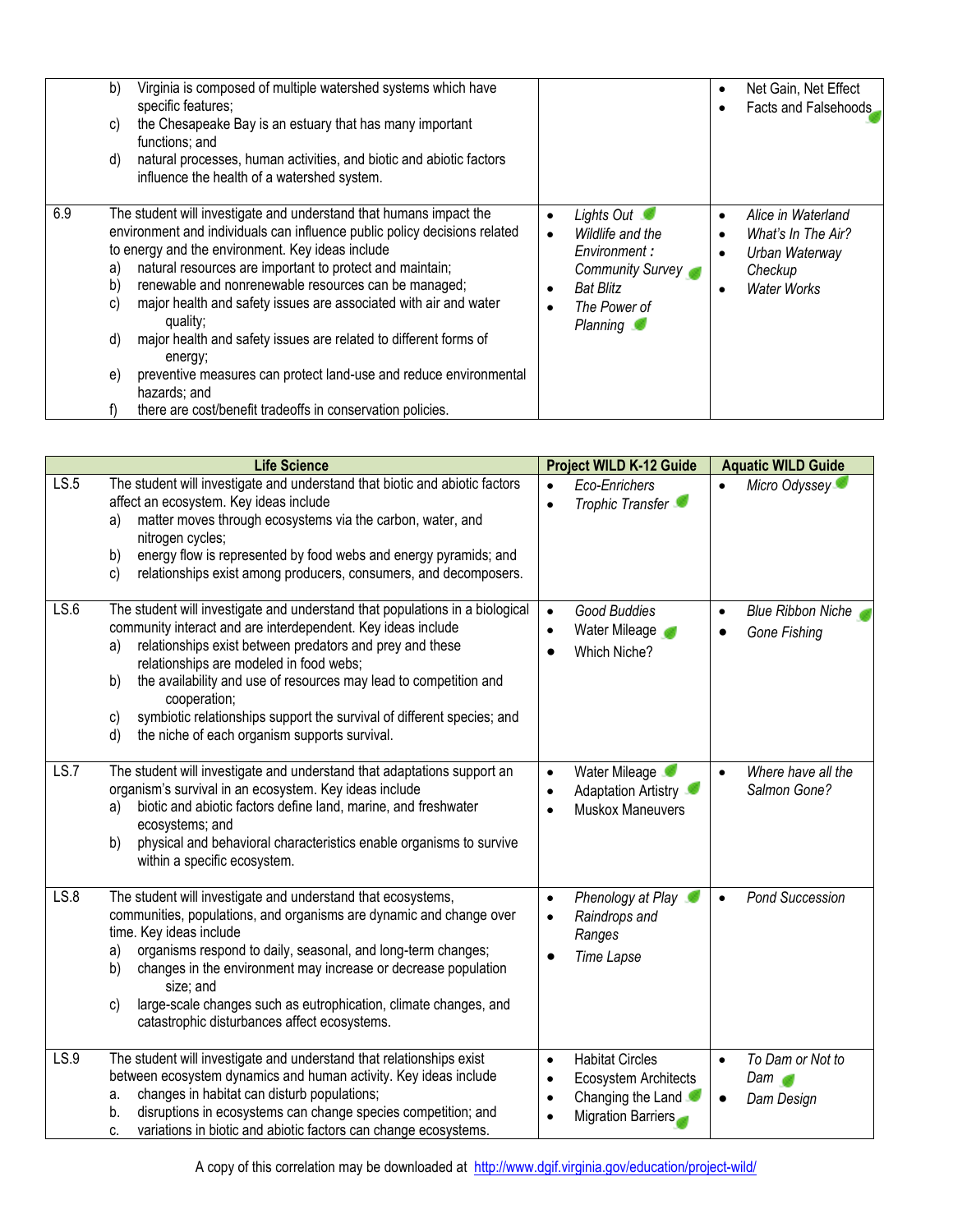| LS.10 | The student will investigate and understand that organisms reproduce and<br>transmit genetic information to new generations. Key ideas include<br>DNA has a role in making proteins that determine organism traits;<br>a)<br>the role of meiosis is to transfer traits to the next generation; and<br>b)<br>Punnett squares are mathematical models used to predict the<br>C)<br>probability of traits in offspring.                         | <b>Bottleneck Genes</b>                                                                                 | Eat and Glow |
|-------|----------------------------------------------------------------------------------------------------------------------------------------------------------------------------------------------------------------------------------------------------------------------------------------------------------------------------------------------------------------------------------------------------------------------------------------------|---------------------------------------------------------------------------------------------------------|--------------|
| LS.11 | The student will investigate and understand that populations of organisms<br>can change over time. Key ideas include<br>mutation, adaptation, natural selection, and extinction change<br>a)<br>populations;<br>the fossil record, genetic information, and anatomical comparisons<br>b)<br>provide evidence for evolution; and<br>environmental factors and genetic variation, influence survivability<br>C)<br>and diversity of organisms. | Here Today, Gone<br>$\bullet$<br>Tomorrow<br><b>Bottleneck Genes</b><br><b>Back from the Brink</b><br>٠ |              |

|             | <b>Physical Science</b>                                                                                                                                                                                                                                    | <b>Project WILD K-12 Guide</b>          | <b>Aquatic WILD Guide</b> |
|-------------|------------------------------------------------------------------------------------------------------------------------------------------------------------------------------------------------------------------------------------------------------------|-----------------------------------------|---------------------------|
| <b>PS.5</b> | The student will investigate and understand that energy is conserved.<br>Key ideas include<br>energy can be stored in different ways;<br>a)<br>energy is transferred and transformed; and<br>b)<br>energy can be transformed to meet societal needs.<br>C) | Light's Out<br>The Power of<br>Planning |                           |

|       | <b>Earth Science</b>                                                                                                                                                                                                                                                                                                                                                                                                                                                                                                                                                                                                                                        | <b>Project WILD K-12 Guide</b>                                                  | <b>Aquatic WILD Guide</b>                                                                                                                                                                                                            |
|-------|-------------------------------------------------------------------------------------------------------------------------------------------------------------------------------------------------------------------------------------------------------------------------------------------------------------------------------------------------------------------------------------------------------------------------------------------------------------------------------------------------------------------------------------------------------------------------------------------------------------------------------------------------------------|---------------------------------------------------------------------------------|--------------------------------------------------------------------------------------------------------------------------------------------------------------------------------------------------------------------------------------|
| ES.6  | The student will investigate and understand that resource use is complex.<br>Key ideas include<br>global resource use has environmental liabilities and benefits;<br>a.<br>availability, renewal rates, and economic effects are considerations<br>b.<br>when using resources;<br>use of Virginia resources has an effect on the environment and the<br>C.<br>economy; and<br>all energy sources have environmental and economic effects.<br>d.                                                                                                                                                                                                             | The Power of<br>$\bullet$<br>Planning<br>To Zone or Not to<br>$\bullet$<br>Zone | Living Research:<br>$\bullet$<br>Aquatic Heroes &<br>Heroines<br>Dragonfly Pond<br>$\bullet$<br>To Dam or Not to Dam<br>$\bullet$<br>Net Gain Net Effect<br>$\bullet$<br>Sea Turtle<br>International<br>Plastic Voyages<br>$\bullet$ |
| ES.8  | The student will investigate and understand that freshwater resources<br>influence and are influenced by geologic processes and human activity.<br>Key ideas include<br>water influences geologic processes including soil development and<br>a)<br>karst topography;<br>the nature of materials in the subsurface affect the water table and<br>b)<br>future availability of fresh water;<br>weather and human usage affect freshwater resources, including<br>C)<br>water locations, quality, and supply; and<br>stream processes and dynamics affect the major watershed systems<br>d)<br>in Virginia, including the Chesapeake Bay and its tributaries. | <b>Rainfall and Ranges</b><br>$\bullet$                                         | Watershed<br>$\bullet$<br>Where Does Water<br>$\bullet$<br>Run?                                                                                                                                                                      |
| ES.10 | The student will investigate and understand that oceans are complex,<br>dynamic systems and are subject to long- and short-term variations. Key<br>ideas include<br>chemical, biological, and physical changes affect the oceans;<br>a)<br>environmental and geologic occurrences affect ocean dynamics;<br>b)<br>unevenly distributed heat in the oceans drives much of Earth's<br>c)<br>weather;<br>features of the sea floor reflect tectonic and other geological<br>d)<br>processes; and<br>human actions, including economic and public policy issues, affect<br>e)<br>oceans and the coastal zone including the Chesapeake Bay.                      |                                                                                 | Conservation<br>$\bullet$<br>messaging<br><b>Plastic Voyages</b><br>$\bullet$<br>Sea Turtles<br>international                                                                                                                        |